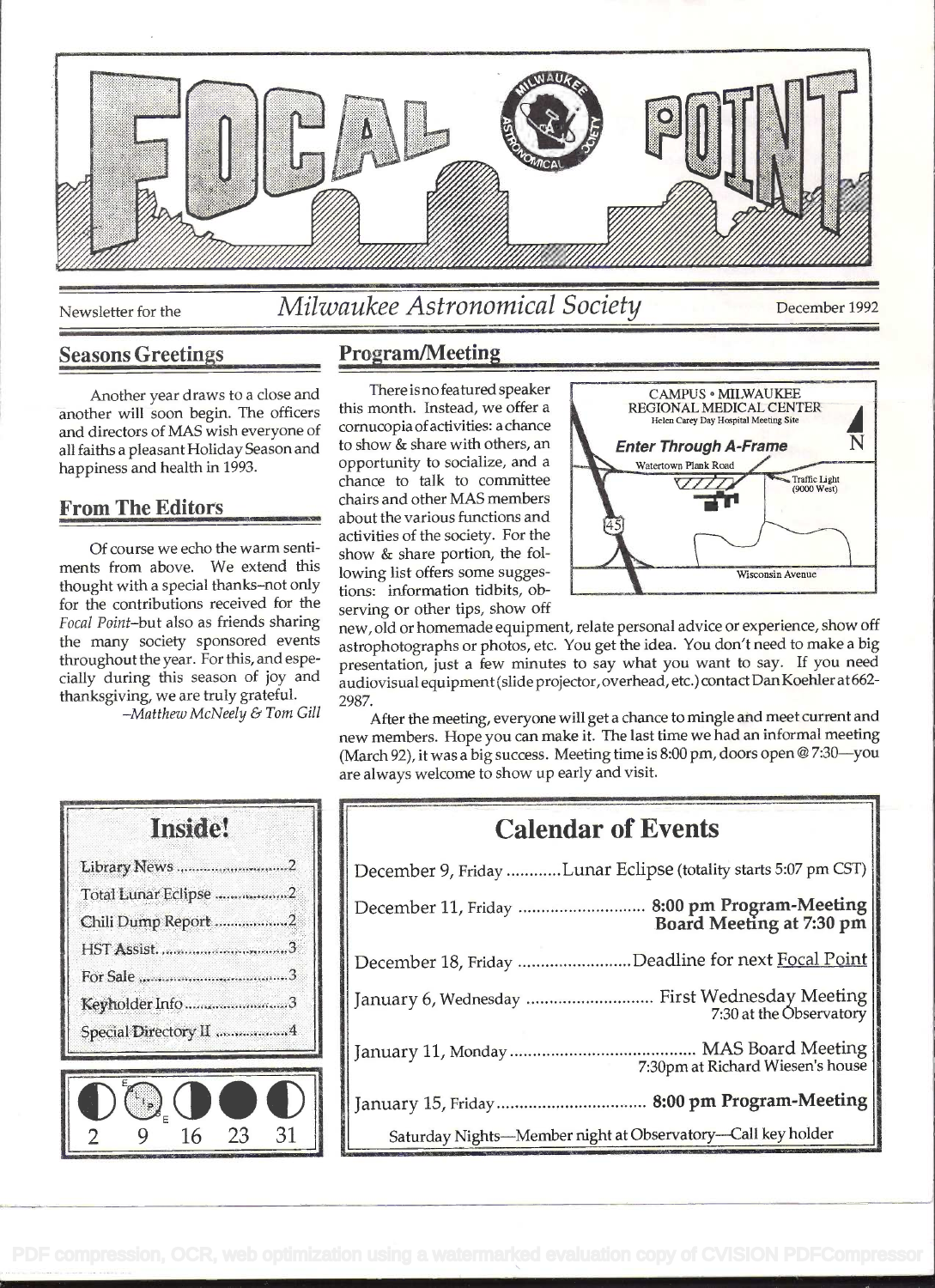#### The "V" Word - Videotapes

Many members have been clamoring for this logical extension of our library services. Now that there is a large-screen TV and VGR installed in the new building. we are going to try storing donated videocassettes out there as well. Martin Brunet Jr. has



donated one about space exploration and the Bemer/Borchardt Observatory Tour is there too. This will be a very limited operation until we determine how well the equipment functions in a less-than-ideal setting and whether borrowers are faithful about returning the tapes promptly and in good condition.

If you have tapes you wish to donate, please, PLEASE, give them to me; don't just leave them at the observatory. I need to process them as I would for books so we can set up a system that will accommodate the eventual purchase of videotape programs. Also, if this announcement sparks a flood of donations, we will need to plan for more spacious storage.

Good News-Two of our wandering books have returned to their shelves. Amen. Bad News-The latest inventory revealed several slides are unaccounted for. Please look for th following:

| A69         | B Dome and Orion star trails (2 copies!) |
|-------------|------------------------------------------|
| <b>B47</b>  | Comet West over A Dome                   |
| <b>B112</b> | Sun dogs                                 |
| D149        | Cassiopeia                               |
| E21         | Ursa Major                               |
| E89         | Canis Major                              |
| E118        | Ursa Major                               |

<sup>I</sup>also found a slide of the Moon-Venus conjunction of May '88 lying in one of the boxes. We appreciate the donation but would also like to know whom to credit on the accession list. Sometimes, the photographer must be called on to supply replacement copies.

June Regis and I offer best wishes for the coming holiday season and this reminder as you get into the gift-giving mode-MAS receives bonus books for sponsoring new memberships in the Astronomy Book Club which advertises in Astronomy and Sky and Telescope magazines. Call the librarian for details.

For further library news, be sure to read Lee Keith's article about Michael Porcellino elsewhere in this issue.

-Sally Waraczynski

#### Total Lunar Eclipse December 9

On Wednesday, Dec. 9th, the moon will undergo a total lunar eclipse. Published times (CST-our time) are in the table at right. MAS members are invited to

come to the observatory although dome use will be limited as other members have signed up in advance. The buildings may make it difficult to get a good view so binoculars or a small telescope might be your best way to view from the MAS Observatory.

| <b>Total Eclipse Begins</b> | 5:07pm    |
|-----------------------------|-----------|
| Mid Eclipse                 | 5:44pm    |
| <b>Total Eclipse Ends</b>   | $6:22$ pm |
| Partial Eclipse Ends        | 7:29pm    |
|                             |           |

#### Library News Give the Gift of Astronomy

Are there any budding astronomers on your Christmas list? How about giving a gift of astronomy? The MAS has 3 separate Golden Guides for sale at \$3.75 each (lower prices than at a bookstore). The books are Stars, Planets, and The Sky Observers Guide. Buy one or all three!

<sup>I</sup>will have a small supply of these books available at the December 11 meeting so you can do some of your Christmas shopping.

--Karen Wesener

#### Chili Dump Report

As luck would have it, our Chili Dump/Messier Search would have to fall during the month-long streak of cloudy weather. Therefore, the only "M" objects visible were the M&M's that I brought to sell formy son Jake's Cub Pack. The social part of evening was a great success. Over 35 members (including about 6 brand new faces!) showed up to share chili and conversation on that balmy November night.

Besides the ability to just chat and mingle we had a few diversions: Lee Keith brought a clear sky with him in the form of computer software, Scott Laskowski brought his photo albums and I broughtmy 3 years worth of Astrofest videos which featured many wonderful 'scopes and a few cameo appearances by MAS members including: The Well-Equipped Astronomer (Tim Burrus), Mr. Big (Dave Kriege), and the Pied Piper of Astro Scans (Peter Smitka).

The food was fantastic and there were enough condiments and snacks to leave everyone satisfied. Thanks to Wanda Berner for the idea and her toppings (lettuce on chili-why not!?) All in attendanceagreed thatitwasa lotof fun and we should do it again sometime soon. Next time maybe the stars will be there!

-Tom Gill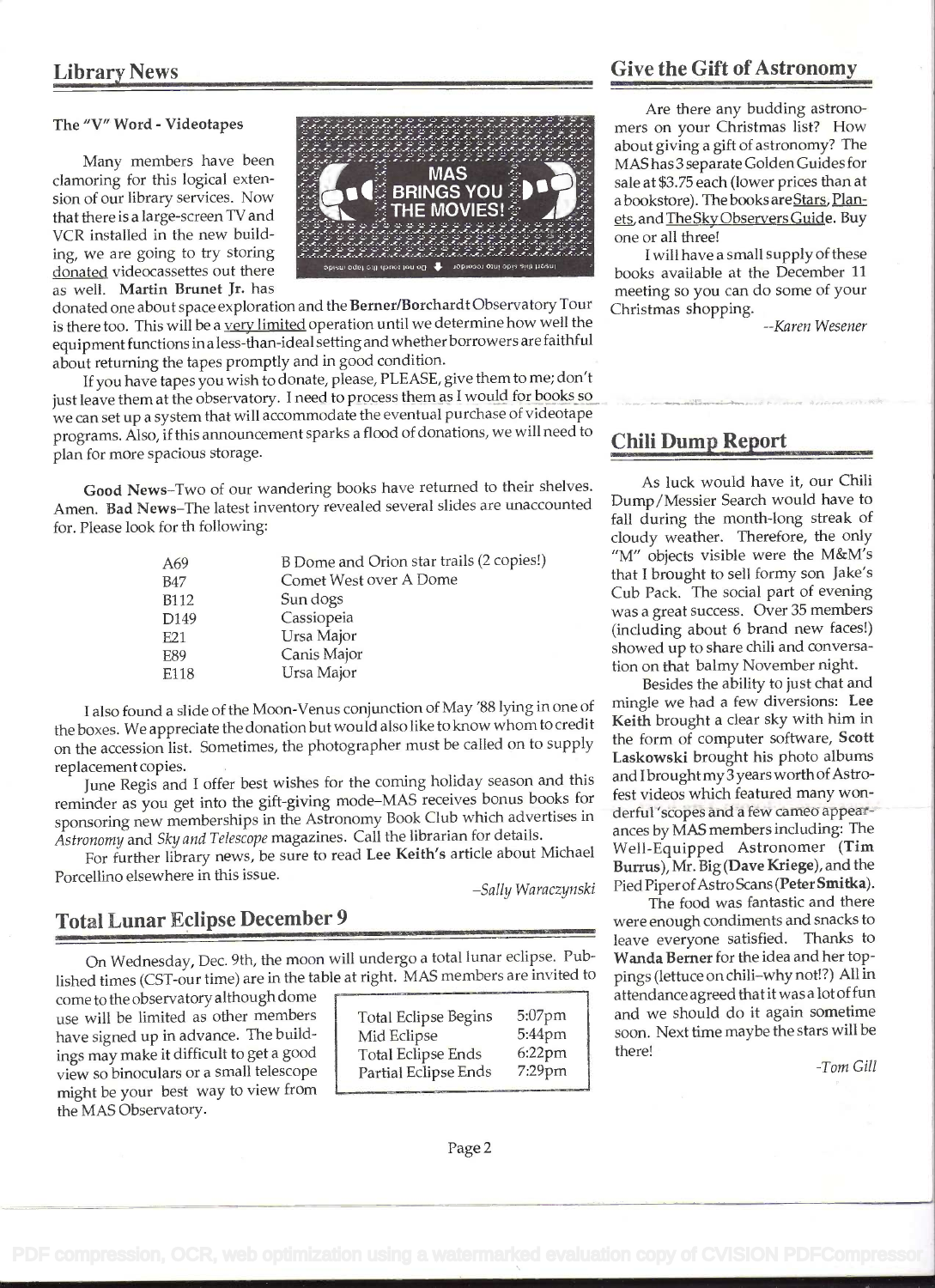#### For the Kid in Us All

The MAS library has just acquired <u>A Young Astronomer's Guide to the Night Sky</u> by Mike Porcellino. It is a gentle introduction to the night sky for older children and is written by "a man with a mission" who's intent was to introduce as many kids to the wonders of astronomy as he could. He did this through many classes and shows at Morton College near Chicago and in a monthlynewsletter, articles for ASTRONOMYmagazine, publicviewingand his "First Light" program to promote astronomical fun for all ages. Mike passed away lastJuly buthis mission continues and he remains a mentor to me and others who bring the universe to everyone, especially kids, for they are truly "the next generation."

This book joins Mike's first book, Through the Telescope: A Guide for the Amateur Astronomer in the MAS library. It is a book that captures the real "soul" of amateur astronomy-not only by covering the basics, but by showing what it's like to be a member of the amateur astronomical community. Mike writes about star parties, unique telescope designs, and he introduces the reader to some real amateurs and how they work.

If you would like to support the "First Light" program with a donation of equipment, magazines, books or money, contact First Light, c/o Morton College, 3801 S. Central, Cicero, IL 60650. All donations are tax deductible.

-Lee Keith

### You Can Assist HST Research

During 1983, I will be using the Hubble Space Telescope to search for OH emissions from three main belt asteroids.

I am looking for members who might be willing to do ground based observations of these objects while the HST studies them from space.

The brightest of the asteroids will be 11th magnitude. The faintest will be around 15th. I can use visual observations as well as astrophotography. If anyone has a CCD system, that would be super.

The three asteroids to be observed have all been seenwith coma in the past. The observers would simplynotify me ifanything to thateffectwas noticedduring their observation.

-Harald Schenk

Contact Harald at 2330 S. 11th St., Sheyboygan, WI 53081

#### **Messengers From The East**

Thanks to Steve Cariddi & Alan Levin from the Starry Messenger for donating enough copies of their publication to reach every MAS household. We even got our club mentioned in the first page editorial column! In the pastwe have received donated subscriptions as door prizes and we once again appreciate their generosity.

I've been subscribing to the Starry Messenger for years and have bought several items, all at great prices. Even when my checkbook balance prevents me from making a purchase, I enjoy "window shopping" the various 'scopes, accessories, books, etc. I have also made a few phone and pen pals from responding to and placing ads.

It has been my experience that if something looks too good to be true, best call the seller immediately or its gone. So the issue enclosed may be a week or two out of date but it was the best we could do to match ours and their deadlines. It will, however, give you a good idea of what you could expect on a monthly basis, should you wish to subscribe.

-Tom Gill

# Saturday Nite Keyholders

|                  | Dec. 5 Terry Ross               | 784-2093 |  |
|------------------|---------------------------------|----------|--|
|                  | Dec. 12 Gerry Samolyk 529-9051  |          |  |
|                  | Dec. 19 T. Schmidtkunz 784-0253 |          |  |
|                  | Dec. 26 Peter Smitka            | 785-0926 |  |
|                  | Jan 2 Virgil Tangey             | 327-7976 |  |
| Jan <sub>9</sub> | <b>Fim Toeller</b>              | 352-7144 |  |
|                  | Jan 16 K. Waraczynbski 321-0918 |          |  |
|                  |                                 |          |  |

### For Sale

Equatorial mount for a small telescope-deluxe hardwood tripod is adjustable up to 60" tall. Same set-up as advertised in Orion's Fall Catalog (Pg. 44). New, \$199.00, mine which is like new will cost you \$100.00. Matthew McNeely at 354-5347 if interested.

6' f/12 Super Planetary Starfire Astro Physics Refractor. The ultimate 'scope for lunar/planetary observing or astrophotography. 2.7" Astro Physics focuser,German Equatorial mount with dual axis drives and hand controller, 2 stainless steel counterweights, quick release 6.5" hexagonal mounting rings,  $60"$  pier, dual axis drive corrector,  $8 \times 50$ Astro Physics finder with illuminated reticle, carrying cases for tube assembly and accessories.

All used very little and in excellent condition. Retail \$6000, asking \$3800. You pick up. Dave Kriege, 414-648-8284 home, 414-648-2327 work.